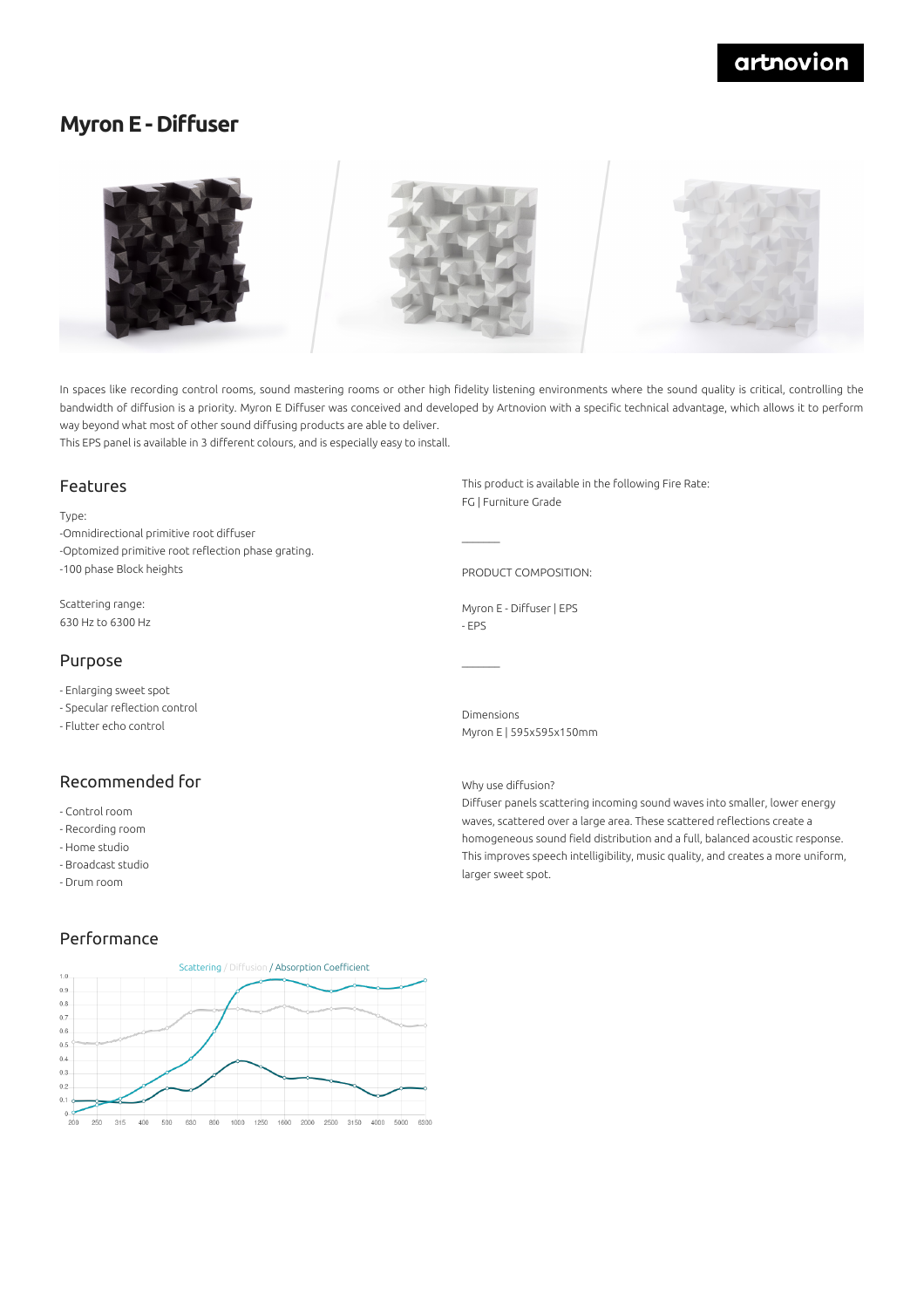# **Dimensions**





## Add-ons



₻

**FixArt Tube FixArt Clip**

**Dimensions Weight**

FG | 595x595x150mm 1.44 Kg

#### **Box**

Quantity per box: 4 Dimensions: 645x405x655mm Volume: 0.171m3 Weight: 7.8Kg